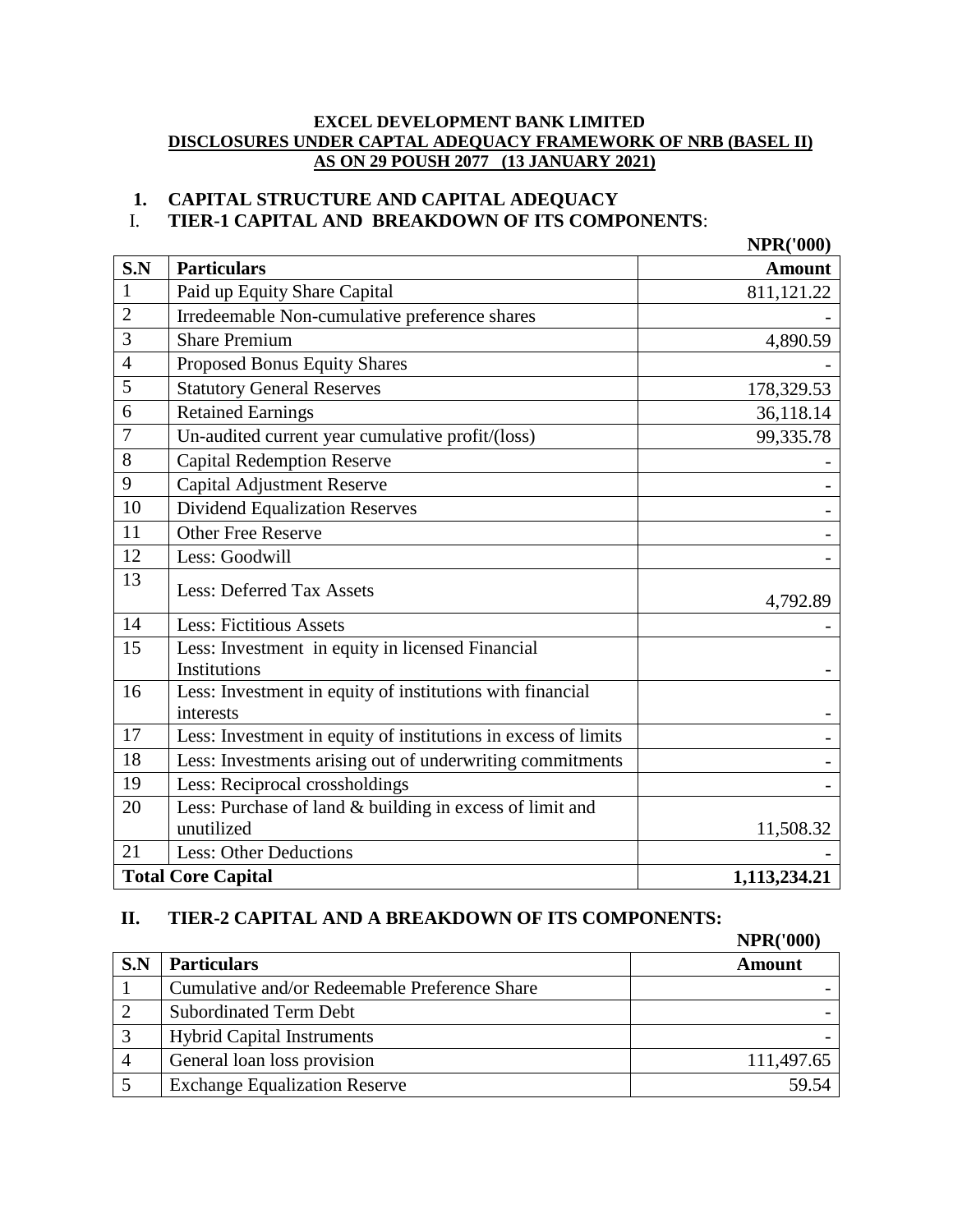| 6                                  | <b>Investment Adjustment Reserve</b> |            |
|------------------------------------|--------------------------------------|------------|
| $\overline{ }$                     | <b>Asset Revaluation Reserve</b>     |            |
|                                    | <b>Other Reserves</b>                |            |
| <b>Total Supplementary Capital</b> |                                      | 111,557.19 |

## **III. INFORMATION ABOUT SUBORDINATE TERM DEBT** The Bank does not have any subordinated Term Debt

## **IV. DEDUCTION FROM CAPITAL**

|                                                               | <b>NPR('000)</b> |
|---------------------------------------------------------------|------------------|
| <b>Particulars</b>                                            | Amount           |
| Deferred Tax Assets                                           | 4,792.89         |
| Purchase of land & building in excess of limit and unutilized | 11,508.32        |

# **V. TOTAL QUALIFYING CAPITAL**

|                                       | <b>NPR('000)</b> |
|---------------------------------------|------------------|
| <b>Particulars</b>                    | Amount           |
| Total Core Capital (Tier I)           | 1,113,234.21     |
| Total Supplementary Capital (Tier II) | 111,557.19       |
| Total Capital Fund(Tier I + Tier II)  | 1,224,791.40     |

# **VI. CAPITAL ADEQUACY RATIO**

| <b>Particulars</b>                                                           | <b>Percentage</b> |
|------------------------------------------------------------------------------|-------------------|
| Tier 1 Capital to Total Risk Weighted Exposures (After Bank's adjustments of | 10.98%            |
| Pillar II)                                                                   |                   |
| Tier 1 and Tier 2 Capital to Total Risk Weighted Exposures (After Bank's     | 12.08%            |
| adjustments of Pillar II)                                                    |                   |

## **VII. Summary of the bank's internal approach to assess the adequacy of capital to support current and future activities**

The bank considers the capital adequacy requirement pursuant to the provision set by NRB. The Tier 1 capital ratio of the bank as at Poush end 2077 is 10.98% and the total capital ratio is 12.08%. The bank in its strategic planning cautiously considers the capital adequacy and projects capital adequacy required for the organization's growth.

## **2. RISK EXPOSURE**

## **i. Risk Weighted Exposure for Credit Risk, Market Risk and Operational Risk**

**NPR('000)**

**NPR('000)**

| $\mathbf{S}.\mathbf{N}$ | <b>Particulars</b>                     | Amount       |
|-------------------------|----------------------------------------|--------------|
|                         | Risk Weighted Exposure for Credit Risk | 9,143,598.18 |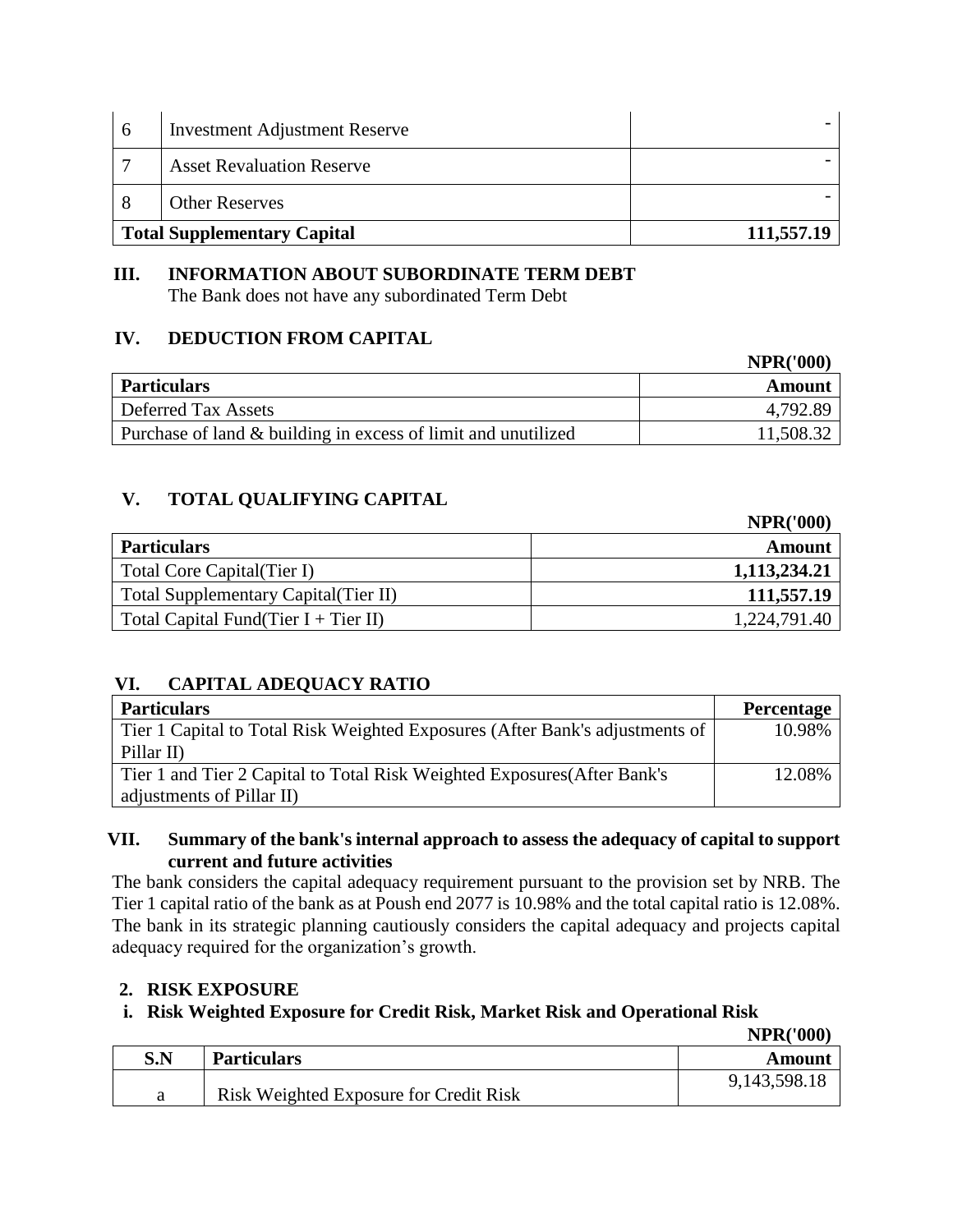|                 |                                                                          | 608,416.02    |
|-----------------|--------------------------------------------------------------------------|---------------|
| b               | <b>Risk Weighted Exposure for Operational Risk</b>                       |               |
| $\mathbf{c}$    | Risk Weighted Exposure for Market Risk                                   | 510.84        |
|                 | Total Risk Weighted Exposures (Before adjustments of Pillar II)          | 9,752,525.06  |
|                 | <b>Adjustments under Pillar II</b>                                       |               |
| <b>SRP 6.4a</b> | ALM policies & practices are not satisfactory, add 1% of net             |               |
| (5)             | interest income to RWE                                                   |               |
| <b>SRP 6.4a</b> | Add% of the total deposit due to insufficient Liquid Assets              |               |
| (6)             |                                                                          |               |
| <b>SRP 6.4a</b> | Add RWE equivalent to reciprocal of capital charge of 2% of              | 96,327.10     |
| (7)             | gross income                                                             |               |
| <b>SRP 6.4a</b> | If overall risk management policies and procedures are not               | 195,050.50    |
| (9)             | satisfactory, Add 2% of RWE                                              |               |
| <b>SRP 6.4a</b> | If desired level of disclosure requirement has not been                  | 97,525.25     |
| (10)            | achieved, Add 1% of RWE                                                  |               |
|                 | <b>Total Risk Weighted Exposures (After Bank's adjustments of Pillar</b> |               |
| $\mathbf{I}$    |                                                                          | 10,141,427.91 |

# **ii. Risk Weighted Exposure under each 11 Categories of Credit Risk**

|                                             | <b>NPR('000)</b> |
|---------------------------------------------|------------------|
| <b>Particulars</b>                          | <b>Amount</b>    |
| Claims on Government and Central Bank       |                  |
| Claims on other official entities           |                  |
| <b>Claims on Banks</b>                      | 437,017.70       |
| Claims on Corporate and Securities Entities | 2,591,240.05     |
| Claims on Regulatory Retail Portfolio       | 2,245,229.08     |
| Claims secured by residential properties    | 708,962.87       |
| Claims secured by Commercial real estate    | 424,114.21       |
| Past due claims                             | 148,246.66       |
| High Risk claims                            | 901,290.61       |
| <b>Other Assets</b>                         | 1,483,107.07     |
| <b>Off Balance Sheet Exposures</b>          | 204,389.95       |
| <b>TOTAL</b>                                | 9,143,598.20     |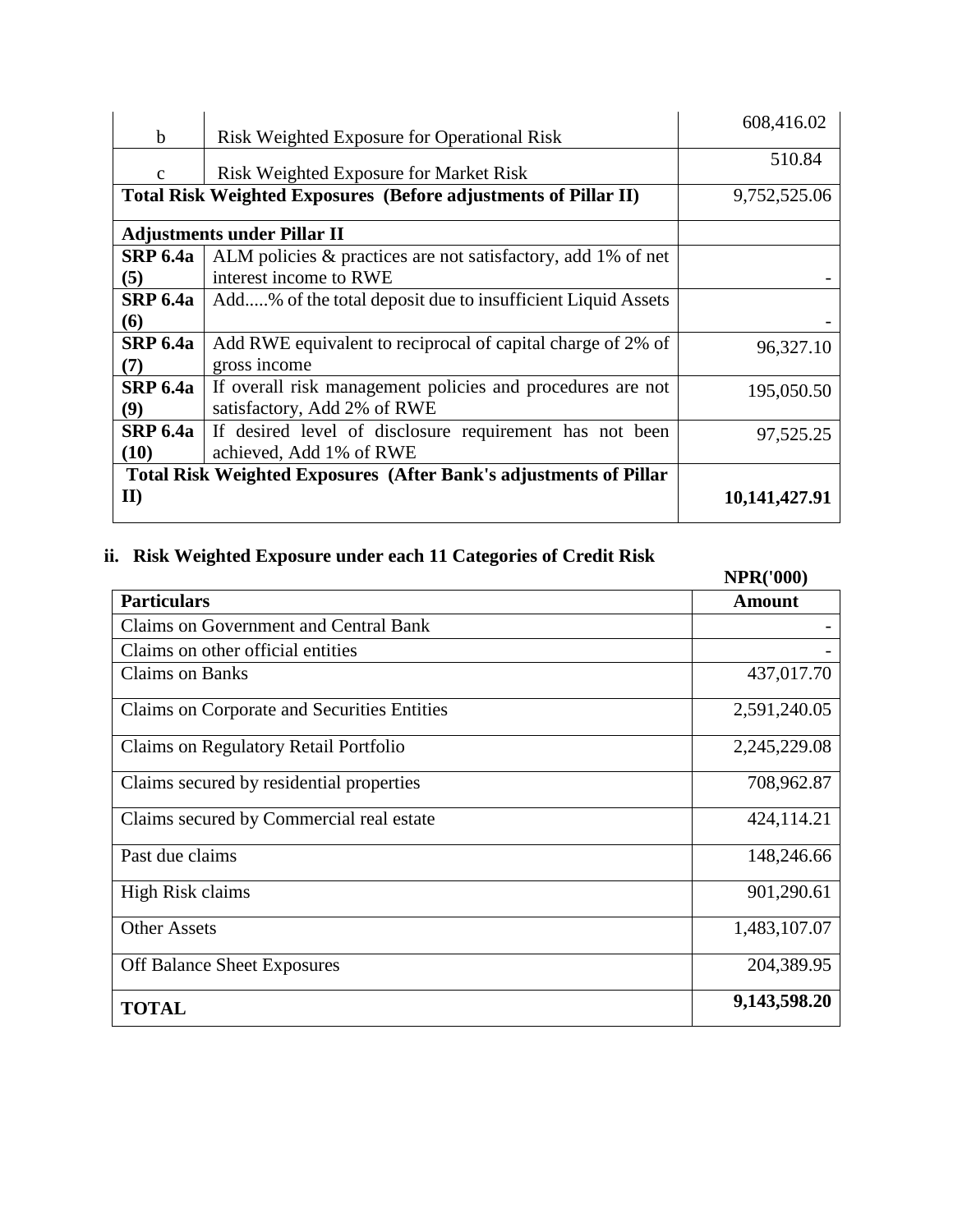| A. Balance<br><b>Sheet</b><br><b>Exposures</b>                                | <b>Book Value</b>        | <b>Specific</b><br><b>Provision</b> | Eligible<br><b>CRM</b>   | <b>Net Value</b>         | <b>Risk</b><br>Weight | <b>Risk</b><br>Weighted<br><b>Exposures</b> |
|-------------------------------------------------------------------------------|--------------------------|-------------------------------------|--------------------------|--------------------------|-----------------------|---------------------------------------------|
|                                                                               | $\mathbf{a}$             | $\mathbf b$                         | $\mathbf c$              | $d=a-b-c$                | e                     | $f=d*e$                                     |
| Cash Balance                                                                  | 433,194.84               |                                     |                          | 433,191.84               | $0\%$                 | $\overline{\phantom{a}}$                    |
| Balance<br>With<br>Nepal<br>Rastra<br><b>Bank</b>                             | 294,815.63               |                                     |                          | 294,815.63               | $0\%$                 |                                             |
| Gold                                                                          | $\sim$                   |                                     |                          | $\overline{a}$           | $0\%$                 | $\equiv$                                    |
| Investment in<br>Nepalese<br>Government<br>Securities                         | 347,865.00               |                                     |                          | 347,865.00               | $0\%$                 |                                             |
| All Claims on<br>Government of<br>Nepal                                       | $\blacksquare$           |                                     |                          | $\overline{\phantom{m}}$ | $0\%$                 | $\overline{\phantom{a}}$                    |
| Investment in<br>Nepal<br>Rastra<br><b>Bank</b> securities                    |                          |                                     |                          |                          | $0\%$                 |                                             |
| All claims on<br>Nepal<br>Rastra<br><b>Bank</b>                               | $\overline{\phantom{a}}$ |                                     |                          | $\overline{\phantom{a}}$ | $0\%$                 | $\blacksquare$                              |
| Claims<br>on<br>Foreign<br>Government<br>and<br>Central<br>Bank (ECA 0-<br>1) |                          |                                     |                          |                          | $0\%$                 |                                             |
| Claims<br>on<br>Foreign<br>Government<br>and<br>Central<br>Bank (ECA -2)      | $\overline{a}$           |                                     | $\overline{a}$           | $\overline{a}$           | 20%                   | $\overline{a}$                              |
| Claims<br>on<br>Foreign<br>Government<br>Central<br>and<br>Bank (ECA -3)      | $\overline{\phantom{a}}$ |                                     | $\overline{a}$           | $\blacksquare$           | 50%                   | $\overline{\phantom{a}}$                    |
| Claims<br>on<br>Foreign<br>Government<br>and<br>Central<br>Bank (ECA-4-<br>6) | $\overline{a}$           |                                     | $\overline{\phantom{a}}$ | ÷                        | 100%                  | $\overline{a}$                              |
| Claims<br>on<br>Foreign<br>Government<br>and<br>Central<br>Bank (ECA -7)      | $\overline{a}$           |                                     | $\overline{a}$           | $\overline{\phantom{a}}$ | 150%                  | $\overline{a}$                              |

**iii. Total Risk Weighted Exposure Calculation Table:**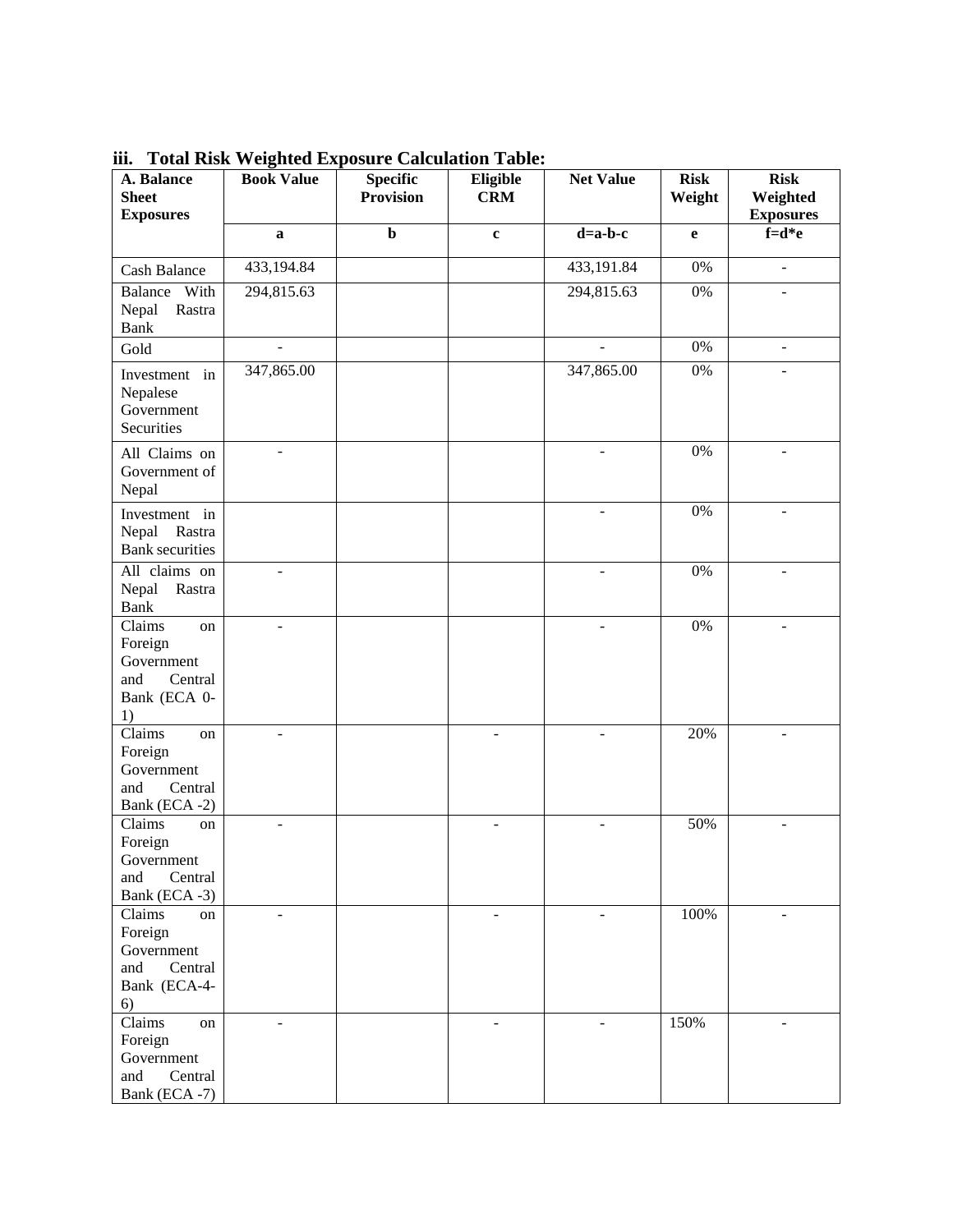| A. Balance                                                                                                 | <b>Book Value</b>        | <b>Specific</b>  | Eligible                 | <b>Net Value</b>         | <b>Risk</b>  | <b>Risk</b>                  |
|------------------------------------------------------------------------------------------------------------|--------------------------|------------------|--------------------------|--------------------------|--------------|------------------------------|
| <b>Sheet</b><br><b>Exposures</b>                                                                           |                          | <b>Provision</b> | <b>CRM</b>               |                          | Weight       | Weighted<br><b>Exposures</b> |
|                                                                                                            | $\mathbf{a}$             | $\mathbf b$      | $\mathbf{c}$             | $d=a-b-c$                | $\mathbf{e}$ | $f = d * e$                  |
| $\overline{\text{Claims}}$<br>On<br>BIS,<br>IMF,<br>ECB, EC and<br>MDB's<br>recognized by<br>the framework | ÷,                       |                  |                          |                          | 0%           | $\overline{\phantom{a}}$     |
| Claims<br>on<br>Other<br>Multilateral<br>Development<br><b>Banks</b>                                       | $\overline{\phantom{0}}$ |                  |                          | $\overline{a}$           | 100%         | ÷                            |
| Claims<br>on<br>Domestic<br>Public Sector<br>Entities                                                      | ÷,                       |                  |                          |                          | 100%         |                              |
| Claims<br>on<br>Sector<br>Public<br>Entity (ECA 0-<br>1)                                                   | $\overline{\phantom{a}}$ |                  | $\blacksquare$           | $\blacksquare$           | 20%          | ÷                            |
| Claims<br>on<br>Public Sector<br>Entity (ECA 2)                                                            | $\blacksquare$           |                  | $\overline{\phantom{a}}$ | $\overline{\phantom{m}}$ | 50%          | $\overline{\phantom{a}}$     |
| Claims<br>on<br>Public<br>Sector<br>Entity (ECA 3-<br>6)                                                   | $\overline{a}$           |                  | $\overline{a}$           | $\overline{a}$           | 100%         |                              |
| Claims<br>on<br>Public<br>Sector<br>Entity (ECA 7)                                                         | $\overline{\phantom{a}}$ |                  | $\blacksquare$           | $\blacksquare$           | 150%         | $\blacksquare$               |
| Claims<br>on<br>domestic<br>that<br>banks<br>capital<br>meet<br>adequacy<br>requirements                   | 2,081,907.79             |                  | $\blacksquare$           | 2,081,907.79             | 20%          | 416,381.56                   |
| Claims<br>on<br>domestic<br>banks that do<br>not<br>meet<br>capital<br>adequacy<br>requirements            | 20,636.14                |                  | $\overline{\phantom{a}}$ | 20,636.14                | 100%         | 20,636.14                    |
| Claims<br>on<br>foreign<br>bank<br>(ECA Rating<br>$0-1)$                                                   | -                        |                  | $\overline{\phantom{m}}$ | ä,                       | 20%          | $\overline{\phantom{0}}$     |
| Claims<br>on<br>bank<br>foreign<br>(ECA<br>Rating<br>2)                                                    | $\overline{a}$           |                  | $\overline{a}$           |                          | 50%          |                              |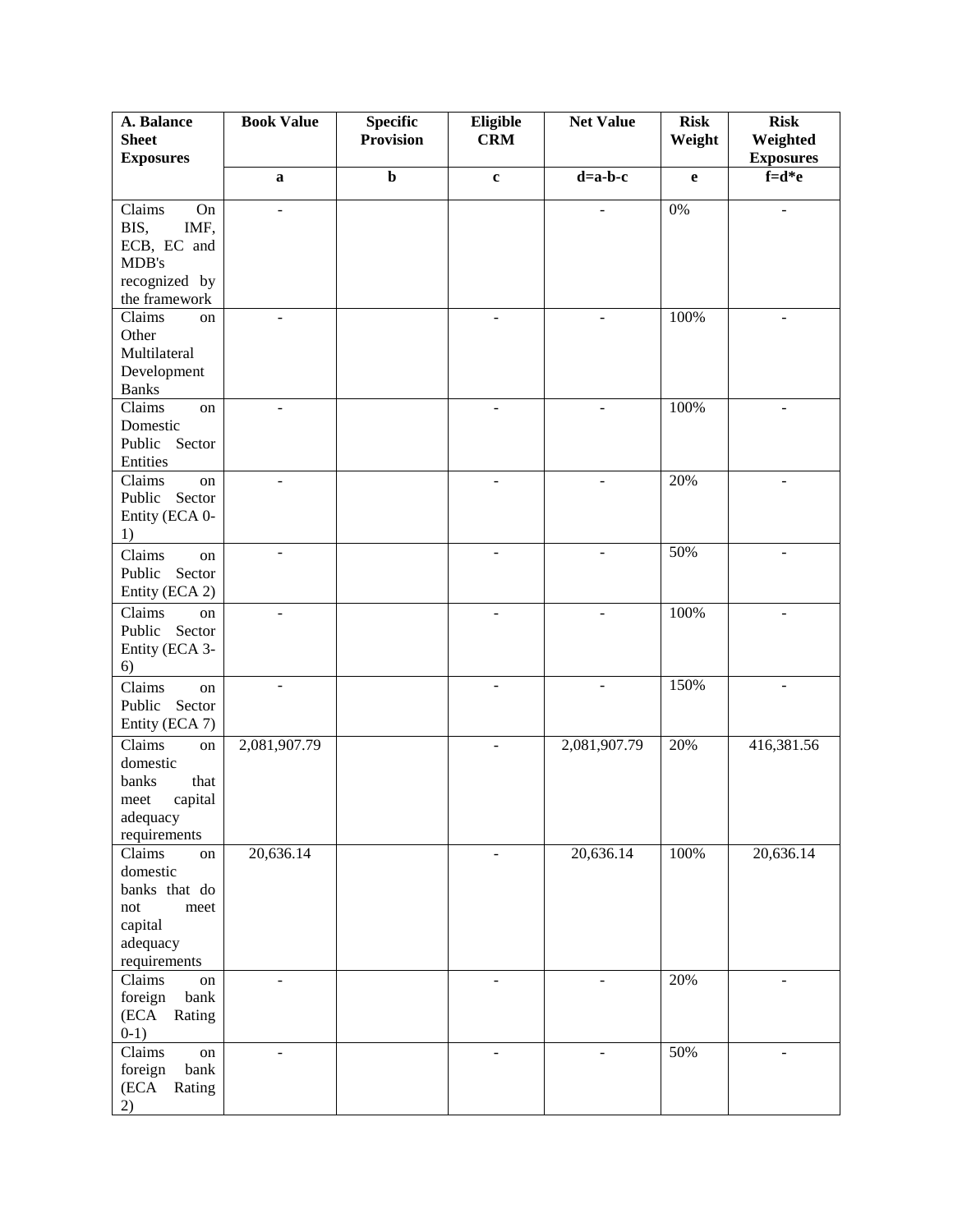| A. Balance<br><b>Sheet</b>       | <b>Book Value</b>            | <b>Specific</b><br><b>Provision</b> | Eligible<br><b>CRM</b>   | <b>Net Value</b> | <b>Risk</b><br>Weight | <b>Risk</b><br>Weighted |
|----------------------------------|------------------------------|-------------------------------------|--------------------------|------------------|-----------------------|-------------------------|
| <b>Exposures</b>                 |                              |                                     |                          |                  |                       | <b>Exposures</b>        |
|                                  | $\bf a$                      | $\mathbf b$                         | $\mathbf c$              | $d=a-b-c$        | $\mathbf e$           | $f=d*e$                 |
| Claims<br>on                     | L.                           |                                     | ÷,                       |                  | 100%                  |                         |
| bank<br>foreign                  |                              |                                     |                          |                  |                       |                         |
| (ECA<br>Rating                   |                              |                                     |                          |                  |                       |                         |
| $3-6)$                           |                              |                                     |                          |                  |                       |                         |
| Claims<br>on                     | $\overline{\phantom{a}}$     |                                     | $\overline{\phantom{a}}$ |                  | 150%                  |                         |
| bank<br>foreign                  |                              |                                     |                          |                  |                       |                         |
| (ECA<br>Rating                   |                              |                                     |                          |                  |                       |                         |
| 7)                               |                              |                                     |                          |                  |                       |                         |
| Claims<br>on                     | ÷                            |                                     | $\overline{\phantom{a}}$ |                  | 20%                   |                         |
| foreign<br>bank                  |                              |                                     |                          |                  |                       |                         |
| incorporated in                  |                              |                                     |                          |                  |                       |                         |
| <b>SAARC</b> region              |                              |                                     |                          |                  |                       |                         |
| operating with<br>a buffer of 1% |                              |                                     |                          |                  |                       |                         |
| their<br>above                   |                              |                                     |                          |                  |                       |                         |
| respective                       |                              |                                     |                          |                  |                       |                         |
| regulatory                       |                              |                                     |                          |                  |                       |                         |
| capital                          |                              |                                     |                          |                  |                       |                         |
| requirement                      |                              |                                     |                          |                  |                       |                         |
| Claims<br>on                     | 2,591,240.05                 |                                     | $\blacksquare$           | 2,591,240.05     | 100%                  | 2,591,240.05            |
| Domestic                         |                              |                                     |                          |                  |                       |                         |
| Corporates                       |                              |                                     |                          |                  |                       |                         |
| Claims<br>on                     | $\overline{a}$               |                                     |                          |                  | 20%                   |                         |
| Foreign                          |                              |                                     |                          |                  |                       |                         |
| Corporates                       |                              |                                     |                          |                  |                       |                         |
| $(ECA 0-1)$                      |                              |                                     |                          |                  |                       |                         |
| Claims<br>on                     | $\qquad \qquad \blacksquare$ |                                     | $\blacksquare$           |                  | 50%                   |                         |
| Foreign                          |                              |                                     |                          |                  |                       |                         |
| Corporates                       |                              |                                     |                          |                  |                       |                         |
| (ECA 2)                          |                              |                                     |                          |                  |                       |                         |
| Claims<br>on                     | $\overline{\phantom{0}}$     |                                     | $\overline{\phantom{0}}$ |                  | 100%                  |                         |
| Foreign                          |                              |                                     |                          |                  |                       |                         |
| Corporates                       |                              |                                     |                          |                  |                       |                         |
| $(ECA 3-6)$                      |                              |                                     |                          |                  |                       |                         |
| Claims<br>on                     |                              |                                     |                          |                  | 150%                  |                         |
| Foreign<br>Corporates            |                              |                                     |                          |                  |                       |                         |
| (ECA 7)                          |                              |                                     |                          |                  |                       |                         |
| Regulatory                       | 3,006,146.49                 |                                     | 12,507.72                | 2,993,638.77     | 75%                   | 2,245,299.08            |
| Retail                           |                              |                                     |                          |                  |                       |                         |
| Portfolio (Not                   |                              |                                     |                          |                  |                       |                         |
| Overdue)                         |                              |                                     |                          |                  |                       |                         |
| Claims                           | ÷,                           |                                     | $\overline{a}$           | ٠                | 100%                  |                         |
| fulfilling<br>all                |                              |                                     |                          |                  |                       |                         |
| criterion<br>of                  |                              |                                     |                          |                  |                       |                         |
| regularity                       |                              |                                     |                          |                  |                       |                         |
| retail<br>except                 |                              |                                     |                          |                  |                       |                         |
| granularity                      |                              |                                     |                          |                  |                       |                         |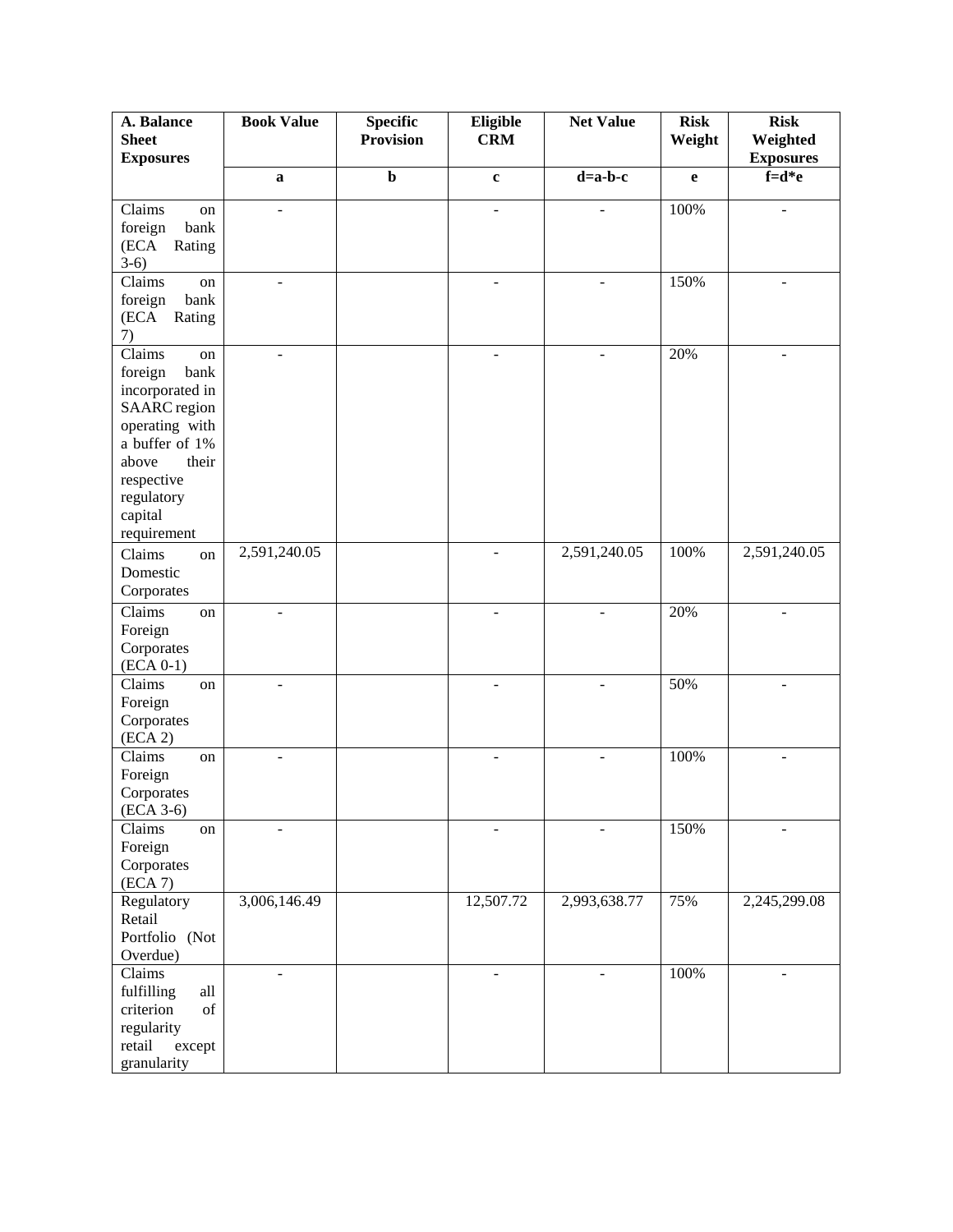| A. Balance<br><b>Sheet</b><br><b>Exposures</b>                                                                               | <b>Book Value</b> | <b>Specific</b><br><b>Provision</b> | Eligible<br><b>CRM</b>   | <b>Net Value</b> | <b>Risk</b><br>Weight | <b>Risk</b><br>Weighted<br><b>Exposures</b> |
|------------------------------------------------------------------------------------------------------------------------------|-------------------|-------------------------------------|--------------------------|------------------|-----------------------|---------------------------------------------|
|                                                                                                                              | $\mathbf a$       | $\mathbf b$                         | $\mathbf c$              | $d=a-b-c$        | e                     | $f=d*e$                                     |
| Claims secured<br>by residential<br>properties                                                                               | 1,166,852.42      |                                     | $\overline{a}$           | 1,166,852.42     | 60%                   | 700,111.45                                  |
| Claims<br>not<br>fully<br>secured<br>by residential<br>properties                                                            | ÷                 |                                     | $\blacksquare$           |                  | 150%                  |                                             |
| Claims secured<br>by residential<br>properties<br>(Overdue)                                                                  | 26,997.86         | 18,146.44                           | $\blacksquare$           | 8,851.42         | 100%                  | 8,851.42                                    |
| Claims secured<br>by<br>Commercial<br>real estate                                                                            | 424,114.21        |                                     | $\overline{\phantom{a}}$ | 424,114.21       | 100%                  | 424,114.21                                  |
| Past<br>due<br>claims (except<br>claims<br>for<br>secured<br>by<br>residential<br>properties)                                | 259,636.80        | 160,805.70                          | $\blacksquare$           | 98,831.10        | 150%                  | 148,246.66                                  |
| Risk<br>High<br>claims                                                                                                       | 600,860.41        |                                     |                          | 600,860.41       | 150%                  | 901,290.61                                  |
| Lending<br>Against<br>Securities<br>(Bonds<br>$\&$<br>Shares)                                                                | 483,977.54        |                                     | $\overline{a}$           | 483,977.54       | 100%                  | 483,977.54                                  |
| Investments in<br>equity<br>and<br>capital<br>other<br>instruments of<br>institutions<br>listed in stock<br>exchange         | 73,318.74         |                                     | $\sim$                   | 73,318.74        | 100%                  | 73,318.74                                   |
| Investments in<br>equity<br>and<br>other<br>capital<br>instruments of<br>institutions not<br>listed in the<br>stock exchange | 245,100.00        |                                     |                          | 245,100.00       | 150%                  | 367,650.00                                  |
| Staff<br>loan<br>secured<br>by<br>residential<br>property                                                                    |                   |                                     |                          |                  | 50%                   |                                             |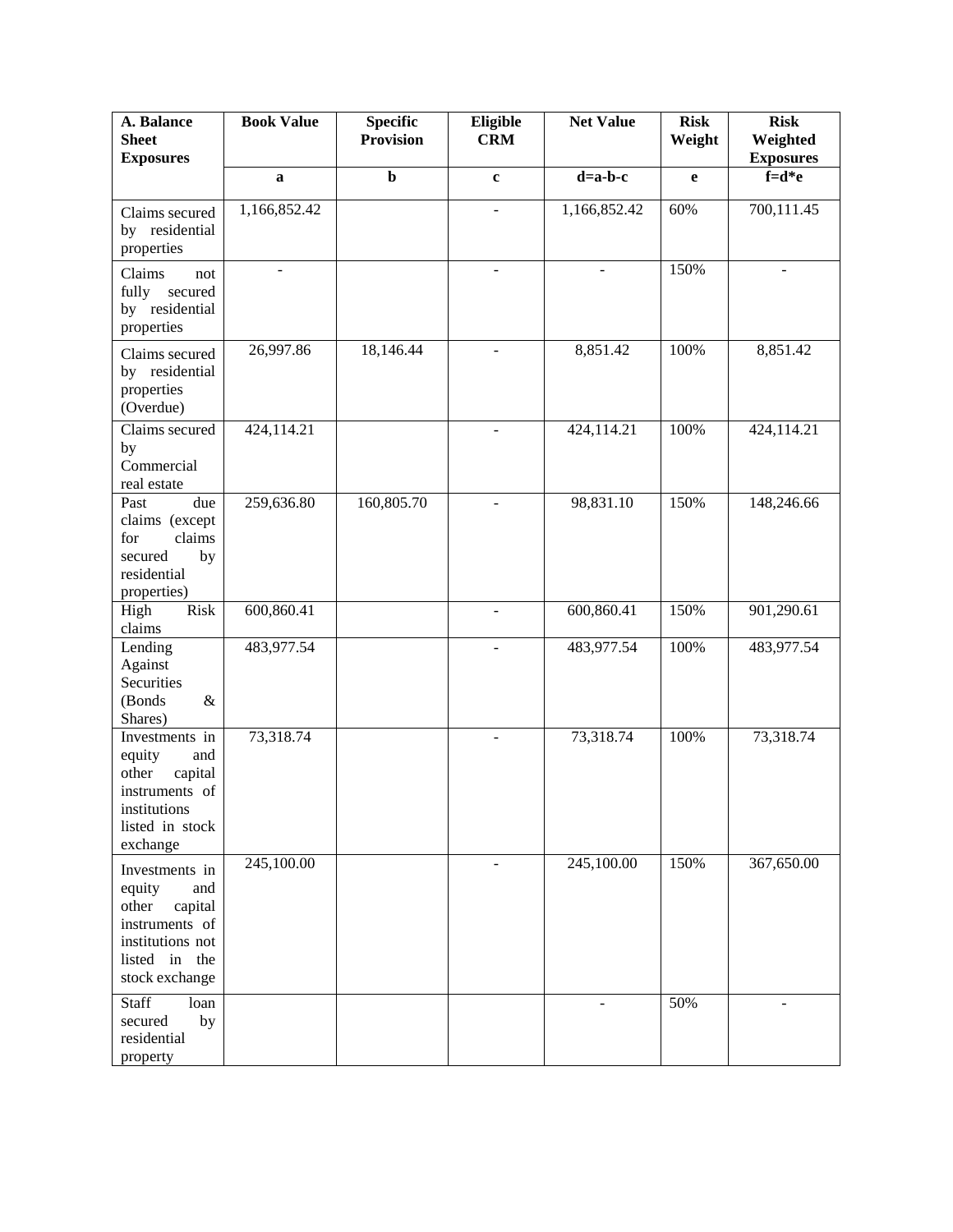| A. Balance<br><b>Sheet</b><br><b>Exposures</b>                                         | <b>Book Value</b> | <b>Specific</b><br><b>Provision</b> | Eligible<br><b>CRM</b> | <b>Net Value</b> | <b>Risk</b><br>Weight | <b>Risk</b><br>Weighted<br><b>Exposures</b> |
|----------------------------------------------------------------------------------------|-------------------|-------------------------------------|------------------------|------------------|-----------------------|---------------------------------------------|
|                                                                                        | a                 | $\mathbf b$                         | $\mathbf{c}$           | $d=a-b-c$        | e                     | $f = d * e$                                 |
| Interest<br>Receivable/cla<br>im<br><sub>on</sub><br>government<br>securities          |                   |                                     |                        |                  | $0\%$                 |                                             |
| Cash in transit<br>and other cash<br>in<br>the<br>items<br>of<br>process<br>collection |                   |                                     |                        |                  | 20%                   |                                             |
| Other<br>Assets<br>(as<br>per<br>attachment)                                           | 568,844.68        | 10,683.90                           |                        | 558,160.78       | 100%                  | 558,160.78                                  |
| <b>TOTAL</b> (A)                                                                       | 12,625,505.60     | 189,636.04                          | 12,507.72              | 12,423,361.85    |                       | 8,939,208.24                                |

| <b>B. Off Balance</b>                                                 | <b>Book Value</b> | <b>Specific</b><br><b>Provision</b> | Eligible<br><b>CRM</b> | <b>Net Value</b> | <b>Risk</b><br>Weight | <b>Risk Weighted</b><br><b>Exposures</b> |
|-----------------------------------------------------------------------|-------------------|-------------------------------------|------------------------|------------------|-----------------------|------------------------------------------|
| <b>Sheet Exposures</b>                                                |                   |                                     |                        |                  |                       |                                          |
|                                                                       |                   |                                     |                        |                  |                       |                                          |
| Revocable                                                             |                   |                                     |                        |                  |                       |                                          |
| Commitments                                                           |                   |                                     |                        |                  | 0%                    |                                          |
| <b>Bills Under</b><br>Collection                                      |                   |                                     |                        | $\blacksquare$   | 0%                    | $\blacksquare$                           |
| Forward Exchange<br><b>Contract Liabilities</b>                       |                   |                                     |                        |                  | 10%                   |                                          |
| LC Commitments<br>With Original<br>Maturity Upto 6<br>months domestic | 5,139.88          |                                     |                        | 5,139.88         | 20%                   | 1,027.98                                 |
| counterparty<br>Foreign<br>counterparty (ECA<br>Rating 0-1)           |                   |                                     |                        |                  | 20%                   |                                          |
| Foreign<br>counterparty (ECA<br>Rating 2)                             |                   |                                     | $\overline{a}$         | ÷.               | 50%                   | $\overline{a}$                           |
| Foreign<br>counterparty (ECA<br>Rating 3-6)                           |                   |                                     | $\overline{a}$         | ÷                | 100%                  | ÷.                                       |
| Foreign<br>counterparty (ECA<br>Rating 7)                             |                   |                                     |                        |                  | 150%                  |                                          |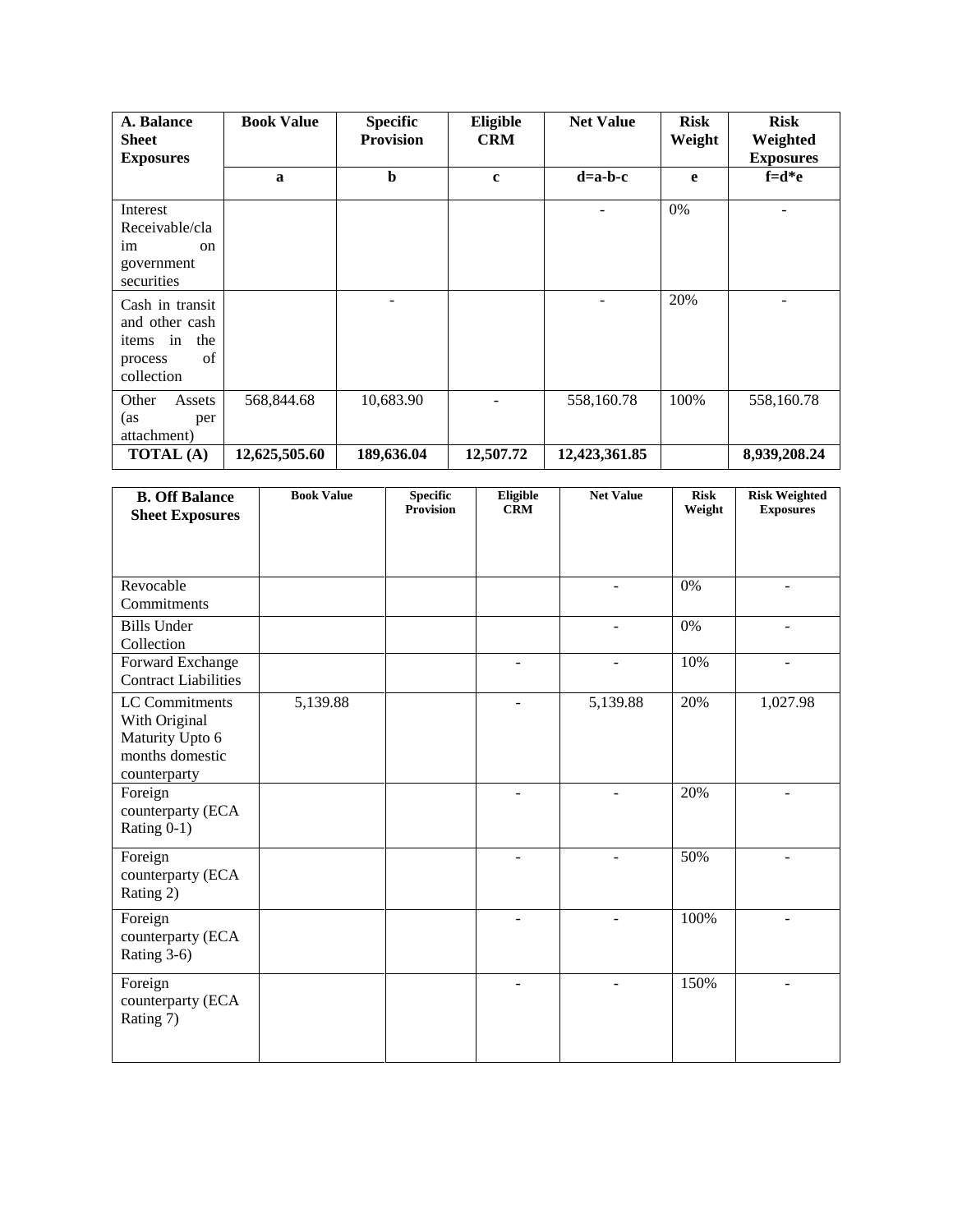| <b>B. Off Balance</b>                    | <b>Book Value</b> | <b>Specific</b><br><b>Provision</b> | Eligible<br><b>CRM</b>   | <b>Net Value</b> | <b>Risk</b> | <b>Risk Weighted</b>     |
|------------------------------------------|-------------------|-------------------------------------|--------------------------|------------------|-------------|--------------------------|
| <b>Sheet Exposures</b>                   |                   |                                     |                          |                  | Weight      | <b>Exposures</b>         |
|                                          |                   |                                     |                          |                  |             |                          |
|                                          |                   |                                     |                          |                  |             |                          |
| LC Commitments                           |                   |                                     |                          |                  | 50%         |                          |
| With Original                            |                   |                                     |                          |                  |             |                          |
| Maturity Over 6                          |                   |                                     |                          |                  |             |                          |
| months domestic                          |                   |                                     |                          |                  |             |                          |
| counterparty<br>Foreign                  |                   |                                     | $\sim$                   | $\blacksquare$   | 20%         | $\blacksquare$           |
| counterparty (ECA                        |                   |                                     |                          |                  |             |                          |
| Rating 0-1)                              |                   |                                     |                          |                  |             |                          |
| Foreign                                  |                   |                                     | ÷.                       | ÷.               | 50%         | $\overline{a}$           |
| counterparty (ECA                        |                   |                                     |                          |                  |             |                          |
| Rating 2)                                |                   |                                     |                          |                  |             |                          |
|                                          |                   |                                     |                          |                  |             |                          |
| Foreign                                  |                   |                                     | $\overline{a}$           | $\overline{a}$   | 100%        | ÷.                       |
| counterparty (ECA                        |                   |                                     |                          |                  |             |                          |
| Rating 3-6)                              |                   |                                     |                          |                  |             |                          |
| Foreign                                  |                   |                                     |                          |                  | 150%        |                          |
| counterparty (ECA                        |                   |                                     |                          |                  |             |                          |
| Rating 7)                                |                   |                                     |                          |                  |             |                          |
| Bid Bond,                                | 51,704.00         |                                     | $\overline{a}$           | 51,704.00        | 50%         | 23,852.00                |
| Performance Bond                         |                   |                                     |                          |                  |             |                          |
| and Counter                              |                   |                                     |                          |                  |             |                          |
| guarantee domestic<br>counterparty       |                   |                                     |                          |                  |             |                          |
| Foreign                                  |                   |                                     | $\overline{\phantom{a}}$ |                  | 20%         |                          |
| counterparty (ECA                        |                   |                                     |                          |                  |             |                          |
| Rating 0-1)                              |                   |                                     |                          |                  |             |                          |
| Foreign                                  |                   |                                     |                          |                  | 50%         |                          |
| counterparty (ECA                        |                   |                                     |                          |                  |             |                          |
| Rating 2)                                |                   |                                     |                          |                  |             |                          |
| Foreign                                  |                   |                                     |                          |                  | 100%        |                          |
| counterparty (ECA                        |                   |                                     |                          |                  |             |                          |
| Rating 3-6)                              |                   |                                     |                          |                  |             |                          |
|                                          |                   |                                     |                          |                  |             |                          |
| Foreign                                  |                   |                                     |                          |                  | 150%        |                          |
| counterparty (ECA                        |                   |                                     |                          |                  |             |                          |
| Rating 7)                                |                   |                                     |                          |                  |             |                          |
| Underwriting                             |                   |                                     | $\blacksquare$           | $\blacksquare$   | 50%         | $\overline{\phantom{a}}$ |
| commitments                              |                   |                                     |                          |                  |             |                          |
| Lending of Bank's                        |                   |                                     | ÷.                       | $\sim$           | 100%        | ÷.                       |
| Securities or Posting                    |                   |                                     |                          |                  |             |                          |
| of Securities as<br>collateral           |                   |                                     |                          |                  |             |                          |
|                                          |                   |                                     |                          |                  |             |                          |
| Repurchase                               |                   |                                     |                          |                  | 100%        |                          |
| Agreements, Assets<br>sale with recourse |                   |                                     |                          |                  |             |                          |
|                                          |                   |                                     |                          |                  |             |                          |
|                                          |                   |                                     |                          |                  |             |                          |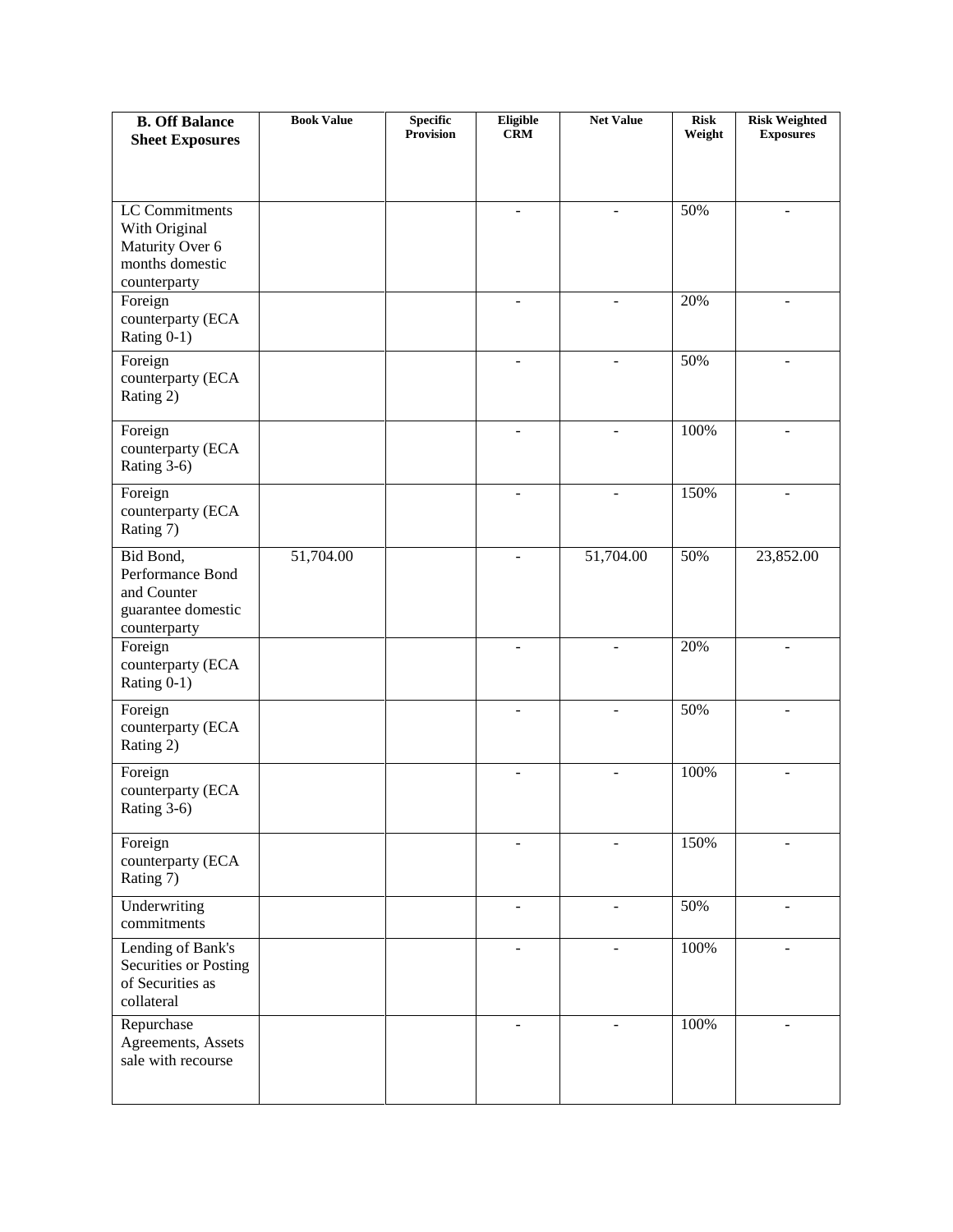| <b>B. Off Balance</b><br><b>Sheet Exposures</b>                                                                                                                     | <b>Book Value</b> | <b>Specific</b><br>Provision | Eligible<br><b>CRM</b> | <b>Net Value</b> | <b>Risk</b><br>Weight | <b>Risk Weighted</b><br><b>Exposures</b> |
|---------------------------------------------------------------------------------------------------------------------------------------------------------------------|-------------------|------------------------------|------------------------|------------------|-----------------------|------------------------------------------|
|                                                                                                                                                                     |                   |                              |                        |                  |                       |                                          |
| <b>Advance Payment</b><br>Guarantee                                                                                                                                 | 30,000.00         |                              |                        | 30,000.00        | 100%                  | 30,000.00                                |
| <b>Financial Guarantee</b>                                                                                                                                          |                   |                              | $\blacksquare$         |                  | 100%                  | $\blacksquare$                           |
| Acceptances and<br>Endorsements                                                                                                                                     |                   |                              |                        |                  | 100%                  |                                          |
| Unpaid portion of<br>Partly paid shares<br>and Securities                                                                                                           |                   |                              | $\blacksquare$         |                  | 100%                  | $\blacksquare$                           |
| Irrevocable Credit<br>commitments (short<br>term)                                                                                                                   | 695,489.81        |                              |                        | 695,489.81       | 20%                   | 139,097.96                               |
| Irrevocable Credit<br>commitments (long<br>term)                                                                                                                    |                   |                              |                        |                  | 50%                   |                                          |
| Claims on foreign<br>bank incorporated in<br><b>SAARC</b> region<br>operating with a<br>buffer of 1% above<br>their respective<br>regulatory capital<br>requirement |                   |                              |                        |                  | 20%                   | $\blacksquare$                           |
| Other Contingent<br>Liabilities                                                                                                                                     | 8,412.01          |                              |                        | 8,412.01         | 100%                  | 8,412.01                                 |
| <b>Unpaid Guarantee</b><br>Claims                                                                                                                                   |                   |                              |                        |                  | 200%                  |                                          |
| TOTAL (B)                                                                                                                                                           | 790,745.70        |                              |                        | 790,745.70       |                       | 204,389.95                               |
| <b>Total RWE</b> for<br>credit Risk Before<br>Adjustment (A)<br>$+(B)$                                                                                              | 13,416,251.30     | 189,636.04                   | 12,507.72              | 13,214,107.54    |                       | 9,143,598.19                             |
| Adjustments under<br>Pillar II                                                                                                                                      |                   |                              |                        |                  |                       |                                          |
| SRP 6.4a(3) - Add 10% of the loans & facilities in excess of Single Obligor Limits to RWE                                                                           |                   |                              |                        |                  |                       |                                          |
| SRP 6.4a(4) - Add 1% of the contract (sale) value in case of the sale of credit with recourse to<br><b>RWE</b>                                                      |                   |                              |                        |                  |                       |                                          |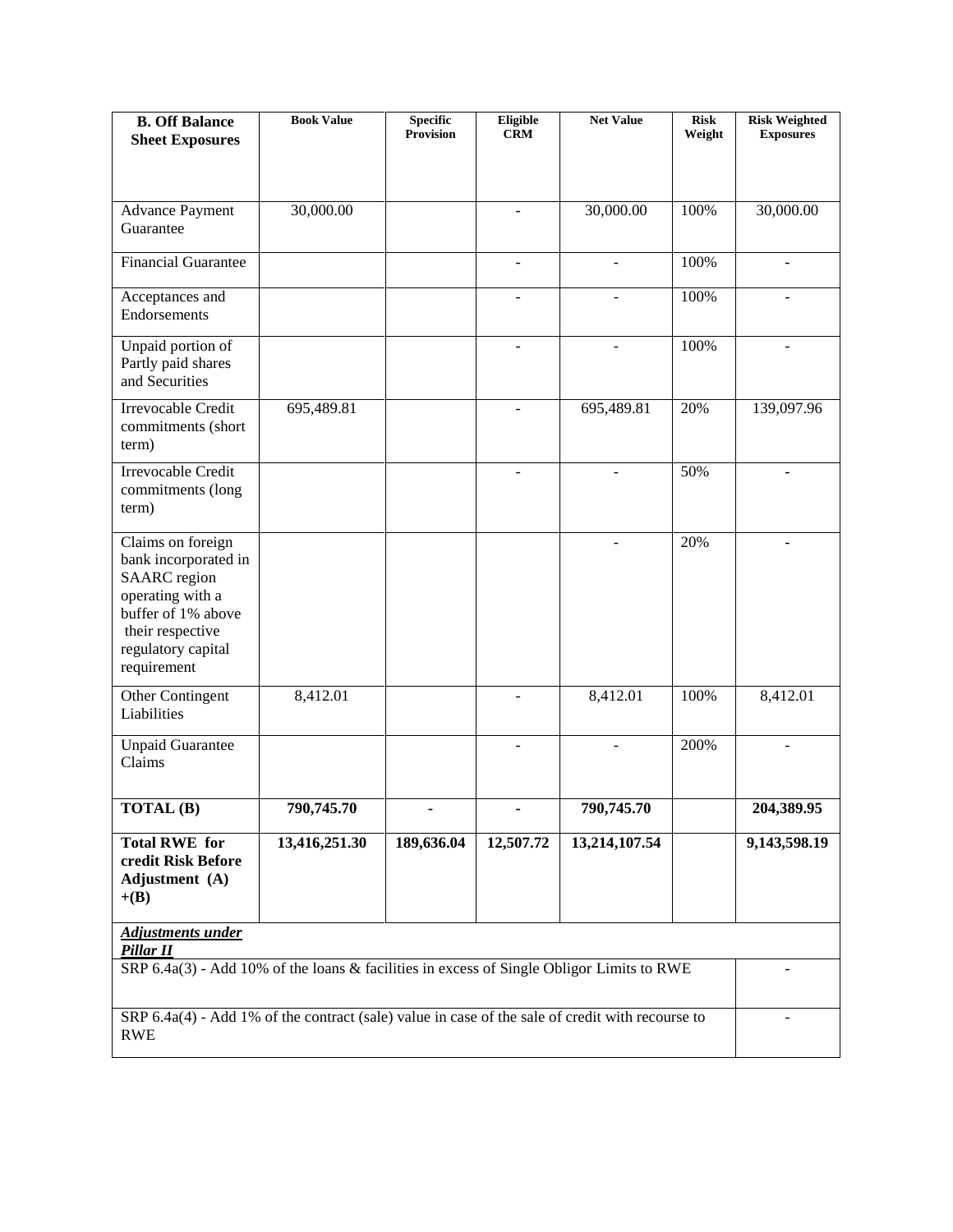| <b>B. Off Balance</b><br><b>Sheet Exposures</b>                                                           | <b>Book Value</b> | <b>Specific</b><br><b>Provision</b> | Eligible<br><b>CRM</b> | <b>Net Value</b> | <b>Risk</b><br>Weight | <b>Risk Weighted</b><br><b>Exposures</b> |
|-----------------------------------------------------------------------------------------------------------|-------------------|-------------------------------------|------------------------|------------------|-----------------------|------------------------------------------|
| <b>Total</b><br>for<br><b>RWE</b><br>Credit Risk after<br><b>Bank's</b><br>adjustments under<br>Pillar II | 13,416,251.30     | 189,636.04                          | 12,507.72              | 13,214,107.54    |                       | 9,143,598.19                             |

#### **iv. Amount of Non-Performing Assets (Gross and Net Amount)**

|                    |                     |                  | (NPR'000)         |
|--------------------|---------------------|------------------|-------------------|
| <b>Particulars</b> | <b>Gross Amount</b> | <b>Provision</b> | <b>Net Amount</b> |
| Substandard        | 85,371.20           | 21,342.80        | 101,232.44        |
| Doubtful           | 51,498.46           | 25,749.23        | 49,648.26         |
| Loss               | 131,302.78          | 185,013.11       |                   |
| <b>Total</b>       | 268,172.44          | 232,105.14       | 150,880.70        |

### **v. Non-Performing Assets (NPA) Ratios**

| <b>Particulars</b>          | <b>Percentage</b> |
|-----------------------------|-------------------|
| Gross NPA to Gross Advances |                   |
| Net NPA to Net Advances     | 0.43              |

## **vi. Movement of Non-Performing Assets**

|                    |                                         |                                        | (NPR'000)       |
|--------------------|-----------------------------------------|----------------------------------------|-----------------|
| <b>Particulars</b> | <b>Closing Balance</b><br>(Ashwin 2077) | <b>Closing Balance</b><br>(Poush 2077) | <b>Movement</b> |
| Substandard        | 134,976.58                              | 85,371.20                              | (49,605.38)     |
| Doubtful           | 99,296.52                               | 51,498.46                              | (47,798.06)     |
| Loss               | 166,348.58                              | 131,302.78                             | (35,045.80)     |
| <b>Total</b>       | 400,621.68                              | 268,172.45                             | (132, 449.23)   |

## **vii. Write off loans and Interest Suspense**

During 2nd quarter 2077/78, the bank has not write off any loans and advances.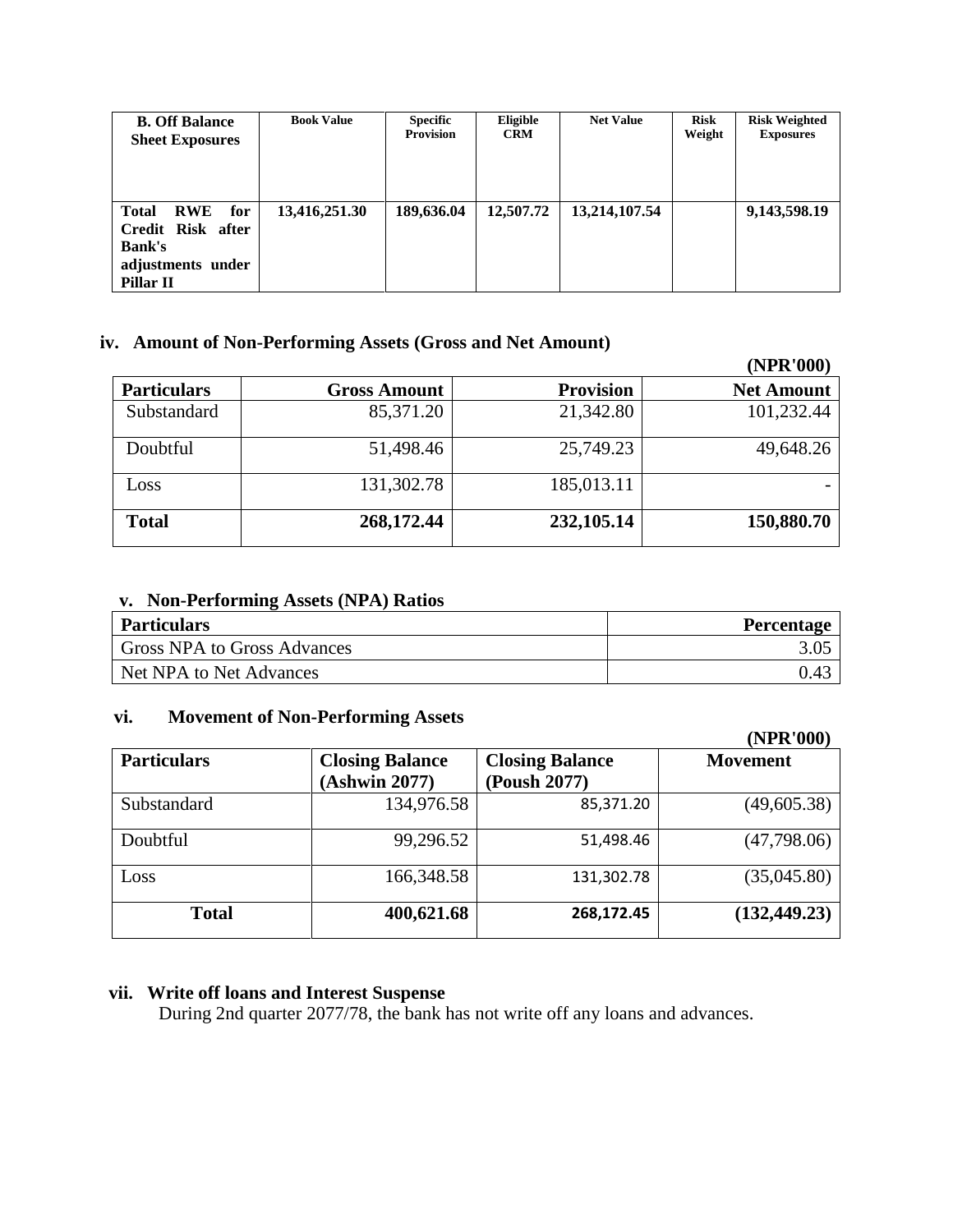# **viii. Movement in Loan Loss Provision**

|                    |                                         |                                        | (IVEIN VVV)     |
|--------------------|-----------------------------------------|----------------------------------------|-----------------|
| <b>Particulars</b> | <b>Closing Balance</b><br>(Ashwin 2077) | <b>Closing Balance</b><br>(Poush 2077) | <b>Movement</b> |
| Pass               | 68,769.04                               | 75,968.76                              | 7,199.72        |
| Watchlist          | 43,670.97                               | 67,721.78                              | 24,050.81       |
| Substandard        | 33,744.15                               | 21,342.80                              | (12,401.35)     |
| Doubtful           | 49,648.26                               | 25,749.23                              | (23,899.03)     |
| Loss               | 166,348.58                              | 185,013.12                             | 18,664.54       |
| <b>Total</b>       | 362,181.00                              | 375,795.70                             | 13,614.70       |

### **ix. Movement in Interest Suspense**

|                      |                                         |                                        | (NPR'000)       |
|----------------------|-----------------------------------------|----------------------------------------|-----------------|
| <b>Particulars</b>   | <b>Closing Balance</b><br>(Ashwin 2077) | <b>Closing Balance (Poush</b><br>2077) | <b>Movement</b> |
| Interest<br>Suspense | 131,039.98                              | 112,684.99                             | (18,354.99)     |

## **x. Details of Additional Loan Loss Provision**

|                    | (NPK'000)                |
|--------------------|--------------------------|
| <b>Particulars</b> | <b>Movement</b>          |
| Pass               | $\overline{\phantom{0}}$ |
| Watch list         | $\overline{\phantom{0}}$ |
| Substandard        | $\overline{\phantom{0}}$ |
| Doubtful           | $\overline{\phantom{0}}$ |
| Loss               | -                        |
| <b>Total</b>       | $\overline{\phantom{0}}$ |

## **xi. Segregation of the Bank's Investment portfolio**

Investments are segregated as under:

|                                                  | (NPR'000)     |
|--------------------------------------------------|---------------|
| <b>Particulars</b>                               | <b>Amount</b> |
| Investment securities measured at amortized cost |               |
| Investment in equity measured at FVTOCI          | 309,714.75    |
| Investment in unquoted associates                |               |
| <b>Other Trading Assets</b>                      |               |
| <b>Total</b>                                     | 309,714.75    |

# **(NPR'000)**

**(NPR'000)**